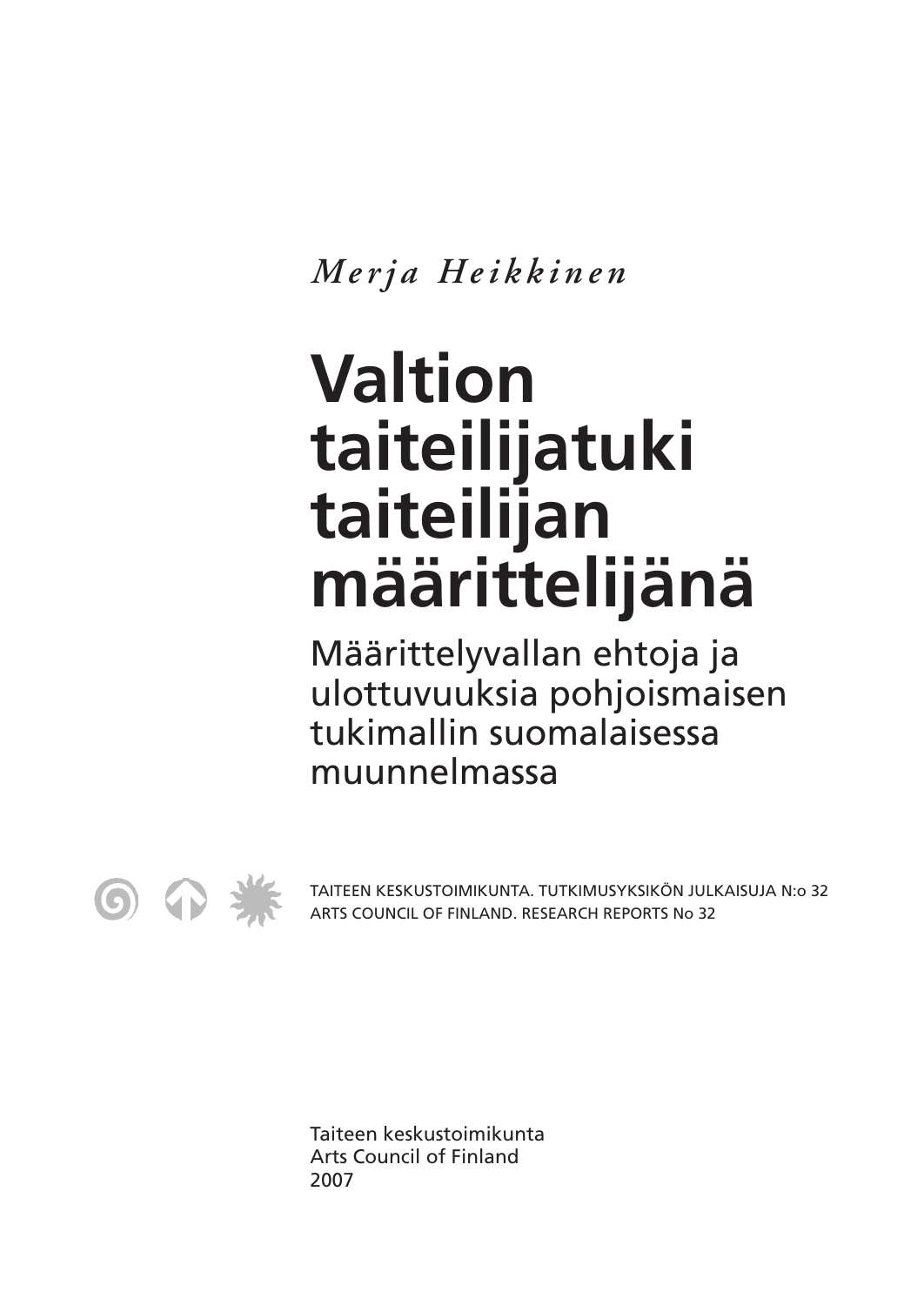Heikkinen, M., Karhunen, P. Does Public Support Make a Difference and for Whom? © 1996 Kluwer Academic Publishers.

Heikkinen, M. A Borderline Case. © 1998 The author and the Arts Council of Finland.

Heikkinen, M. Artist Policy in Finland and Norway. © 2000 OPA N.V. Published by license under the Harwood Academic Publishers.

Heikkinen, M. State support for Artists and Artistic Definitions. © 2004 Telemarksforskning-Bø.

Heikkinen, M. Administrative Definitions of Artists in the Nordic Model of State Support for Artists. © 2005 Taylor & Francis.

Yhteenveto © 2007 Merja Heikkinen ja Taiteen keskustoimikunta

Kansi: Kari Piippo Taitto: Jussi Hirvi

ISBN 978-952-5253-66-5 ISSN 1796-6612

Lönnberg Print Helsinki 2007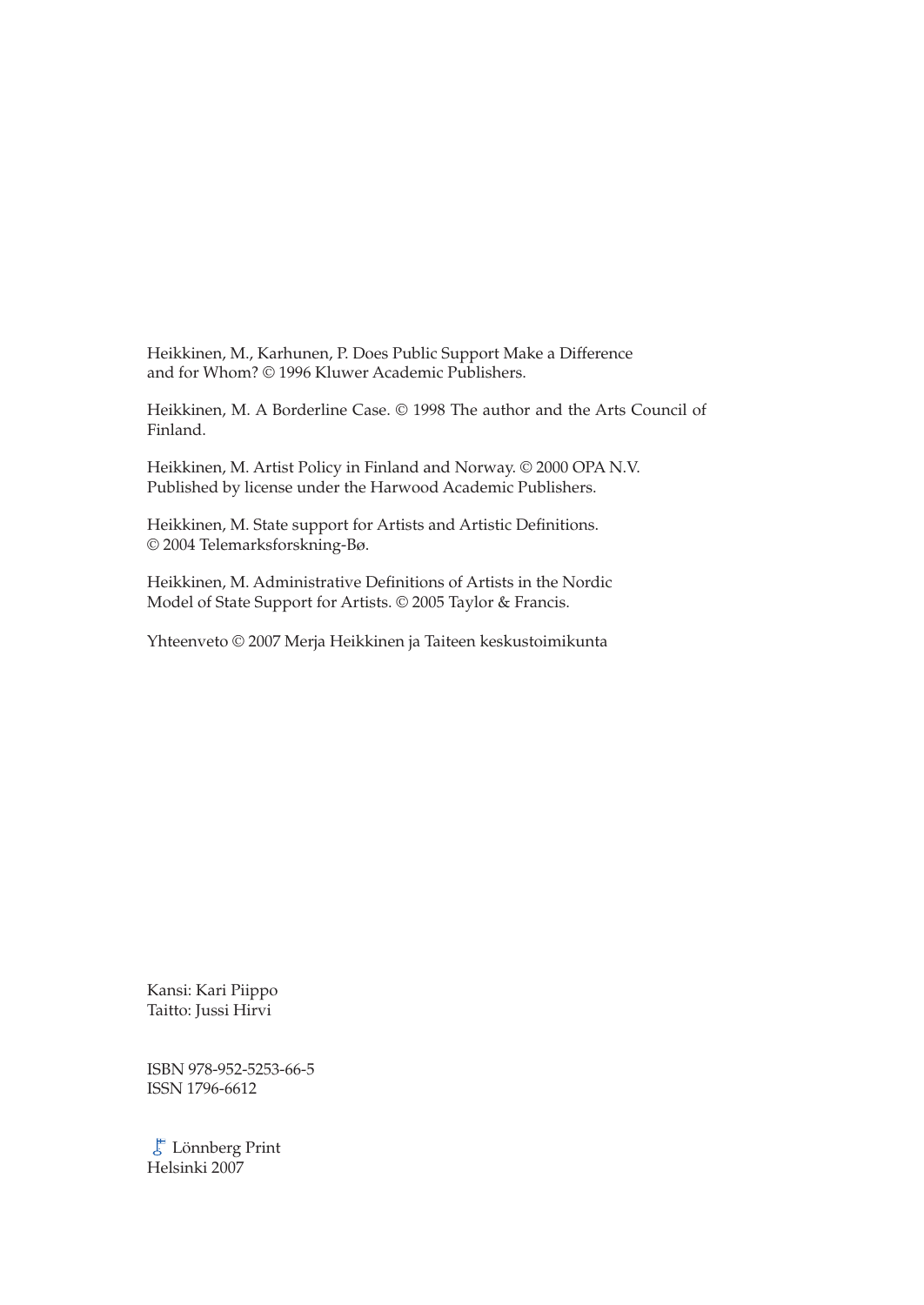## *Abstract*

Merja Heikkinen: State support for artists and the power to define the artist. Dimensions of and conditions for the power of definition in the Finnish variant of the Nordic model of artists' support. Research reports no 32. Helsinki: Arts Council of Finland. 244 pp.

Key words: arts policy, artist, state support, arts administration, Nordic countries, field of art, artistic definitions.

The dissertation studies state support for artists in the context of the societal process of producing definitions for art and artist. It examines the power of artists' support to participate in this process, and the dimensions of and conditions for this power. The study deals with the economic and symbolic power of definition inherent in the Nordic model of artists' support. It also examines the significance of the formulation and implementation of the policy of support in terms of this power. The dissertation consists of a summary in Finnish and five articles published in English.

The theoretical framework is based on Pierre Bourdieu's theory of the fields of cultural production and the concept of artistic classification systems introduced by Paul DiMaggio. The framework also makes use of the analyses by Per Mangset and Dag Solhjell of the relationship between Norwegian artistic fields and the state policy of supporting art.

The analysis of the economic dimension of the definition power of artists' support uses register-based data on artists' financial situation and grants. Survey data derived from questionnaires is used in studying the attitudes of Finnish artists toward state support for artists. The analysis of the Nordic policy of supporting artists uses data based on documents and interviews concerning the formulation and implementation of the policy in Denmark, Finland, Norway and Sweden. The cross-country comparison contributes to identifying the specific features of the Finnish policy of supporting artists from the point of view of its potential power of definition.

The study assumes that an examination of the formulation and content of the policy of support is insufficient, and extends the analysis to the implementation of the policy both at the level of the structures of decision making and at the level of actual decisions and their impacts. It concludes that the legitimating arguments, goals and means of the policy of supporting artists, as well as the structures and actions of the bodies implementing the policy, have an impact on the